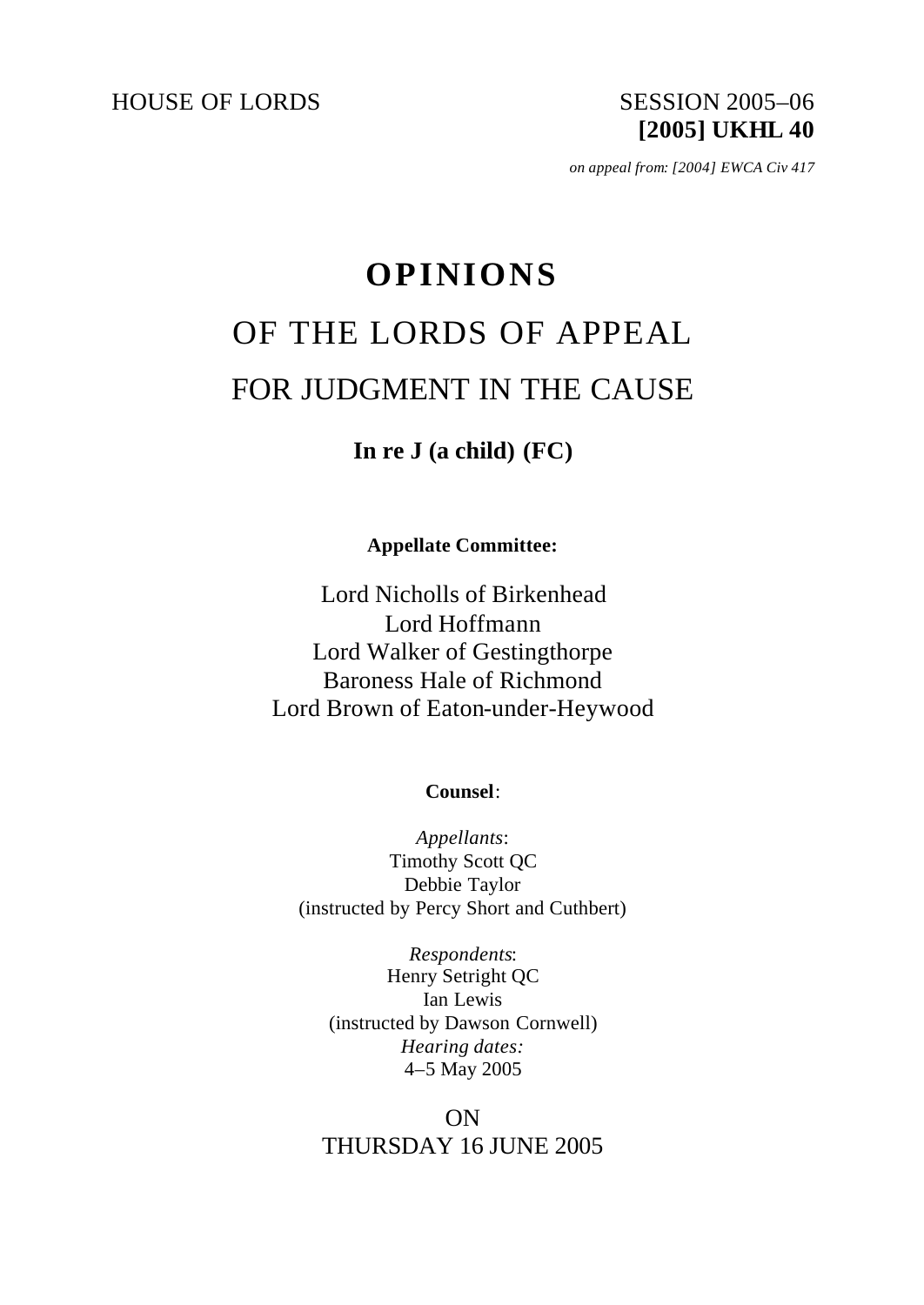#### **HOUSE OF LORDS**

## **OPINIONS OF THE LORDS OF APPEAL FOR JUDGMENT IN THE CAUSE**

## **In re J (a child) (FC)**

## **[2005] UKHL 40**

## **LORD NICHOLLS OF BIRKENHEAD**

1. I have had the advantage of reading in draft the opinion of my noble and learned friend Baroness Hale of Richmond. For the reasons she gives, with which I agree, I would allow this appeal.

## **LORD HOFFMANN**

My Lords,

2. I have had the advantage of reading in draft the opinion of my noble and learned friend Baroness Hale of Richmond. For the reasons she gives, with which I agree, I too would allow this appeal.

## **LORD WALKER OF GESTINGTHORPE**

My Lords,

3. I am in full agreement with the opinion of my noble and learned friend Baroness Hale of Richmond, which I have had the privilege of reading in draft. For all the reasons given in her opinion I too would allow this appeal.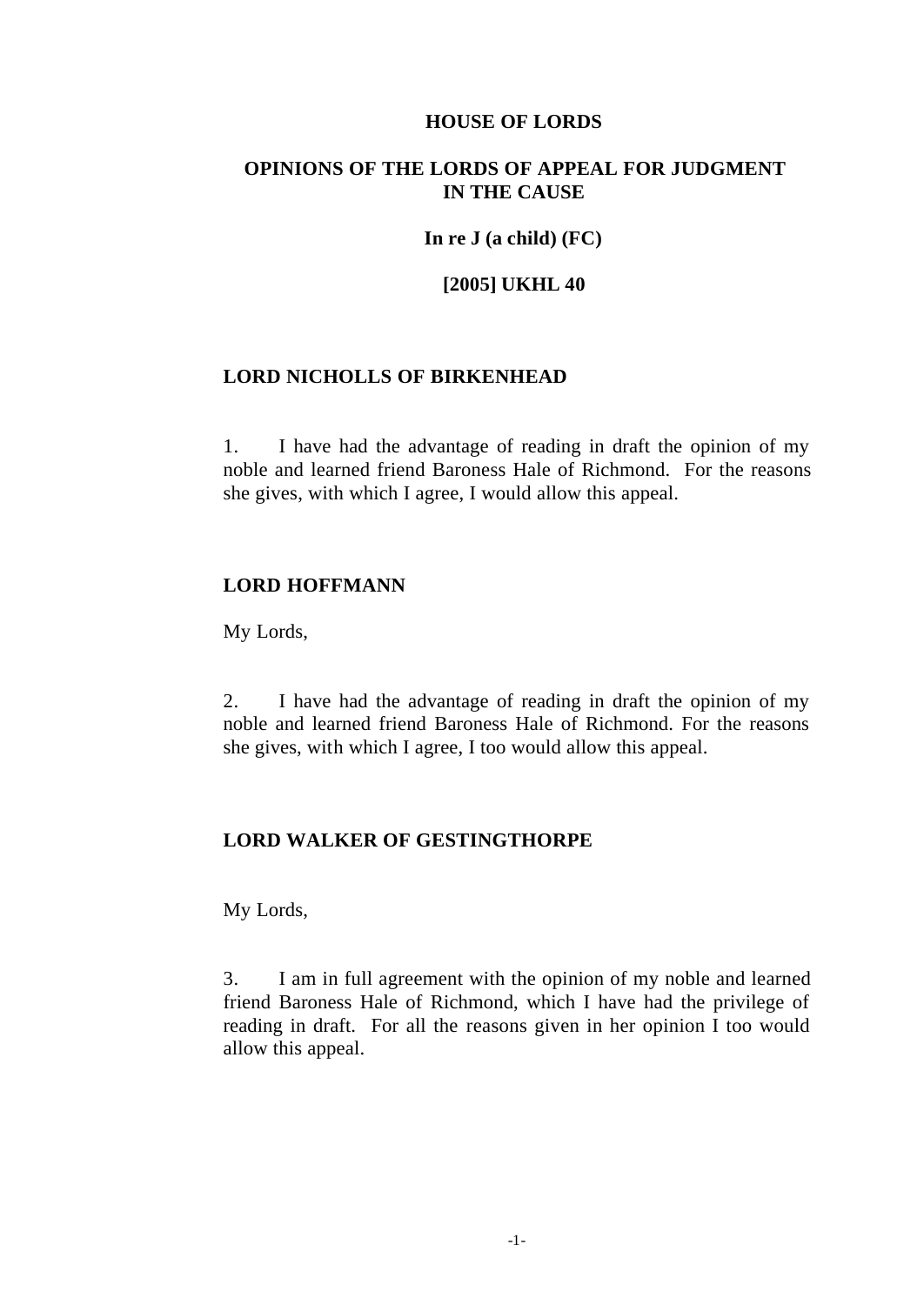#### **BARONESS HALE OF RICHMOND**

#### My Lords,

4. The issue of principle in this case is the proper approach to applications for the summary return of children to countries which are not parties to the Hague Convention on the Civil Aspects of International Child Abduction. But it is also another example of intervention by the Court of Appeal in the exercise of discretion by a trial judge despite the fact that he had, in the view of the appeal court, properly directed himself on the law. I believe that the Court of Appeal were wrong on both points.

#### *The factual background*

5. These proceedings are about a little boy, F, who was born in the United States on 5 April 2000. He is a citizen, not only of the United States, but also of the United Kingdom and of Saudi Arabia. His mother was born in the United Kingdom in 1972 to Iraqi Kurdish parents who had come here as refugees. The family moved to Saudi Arabia when she was six and she has dual citizenship. Her father is still working there as a doctor but her mother has already returned to live in this country where they have always kept a home and both plan to retire. The mother returned here aged 16 to study for her A levels and then for a degree. In 1998 she went back to work in Saudi Arabia where she met the father, who is a Saudi citizen. They were legally married there according to Shariah law in December 1998. Their son was born in the United States for medical reasons but was soon taken to Saudi. However, marital difficulties arose in 2001, and the mother brought the child to this country for a while, but she returned to begin divorce proceedings in the Shariah court. The father agreed to divorce the mother later that year, and it was a term of the divorce agreement that the mother would not remove the child from Saudi Arabia without the father's consent. However, the parents remarried in accordance with Shariah law in January 2002. At the end of July 2002, the mother and child came here again with the father's consent, initially for a holiday but he later agreed to their staying on while she pursued a one year master's degree course. The father visited them here in October 2002 and their marital difficulties returned. The mother decided that she did not wish to return to Saudi Arabia when her course was over. Technically, had this been a Hague Convention case, this would probably have amounted to a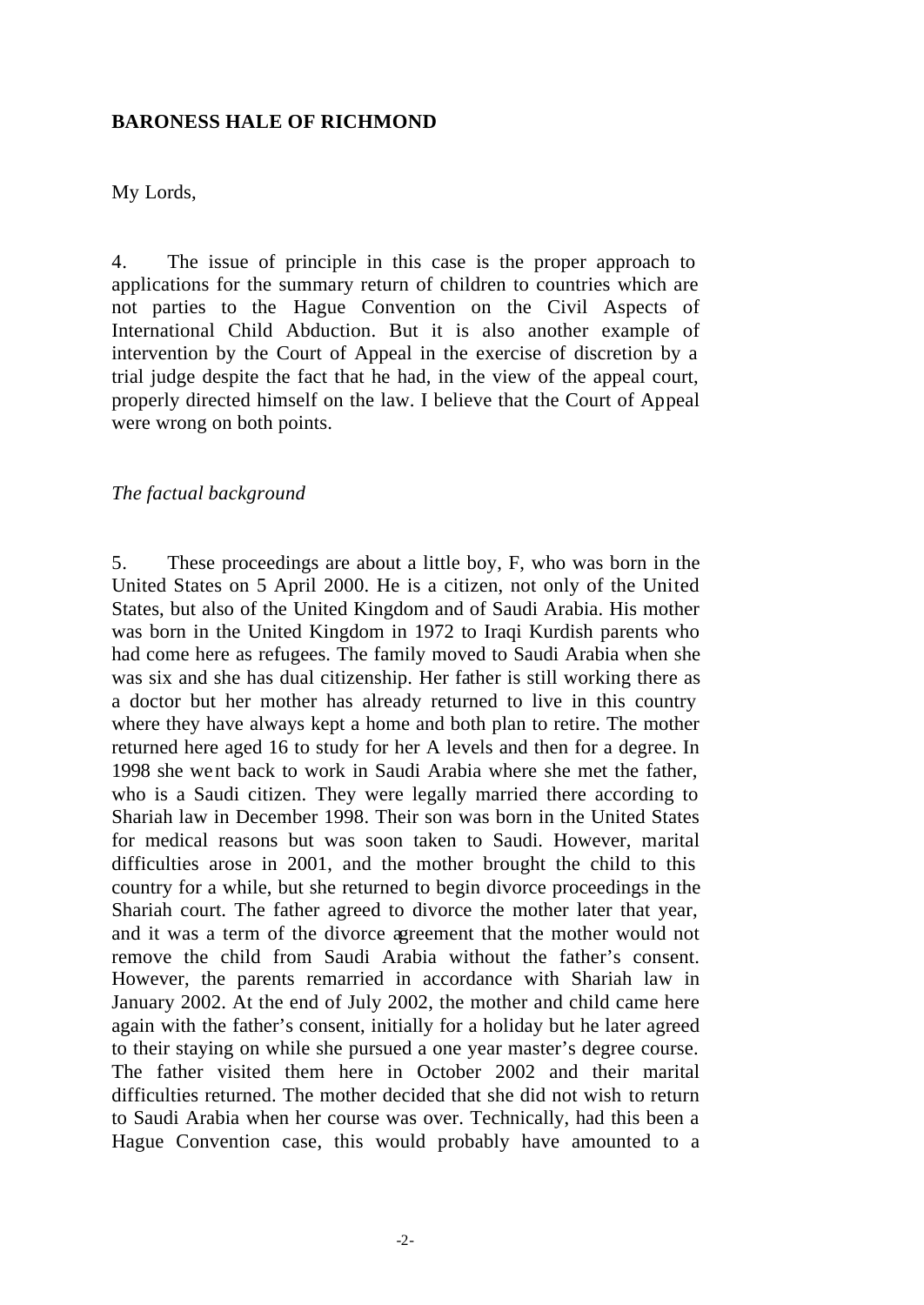wrongful retention of the child, albeit far removed from the popular picture of a kidnapping or even an abduction.

## *The proceedings*

6. On 7 May 2003, the mother presented a divorce petition in the Principal Registry of the Family Division, relying for jurisdiction upon her domicile of origin in this country together with six months' habitual residence. She also applied to the Muslim Council in London to obtain a divorce according to Shariah law. On 26 June 2003, the father applied for a specific issue order under section 8 of the Children Act 1989 that the child be summarily returned to Saudi Arabia. He also applied for a stay of the English divorce proceedings so that matters could be dealt with in the Shariah courts there.

7. His case was that he accepted that the marriage was at an end, and that the child should continue in his mother's care, but that they should both return to live in Saudi Arabia. The mother applied for a residence order under the Children Act 1989. Her case was that following the breakdown of her marriage, she wished to remain in this country and that as she was the natural carer of the child, he should remain here with her.

8. The applications came before Mr Justice Hughes in October 2003. The principal issue was whether he should direct the summary return of the child to Saudi Arabia. Accordingly he dealt with that first. He identified six principles from the authorities. He regarded the decision as a difficult one (para 69). On balance, were it not for one factor, he would have found it in the child's best interests to be returned to Saudi Arabia for his future to be decided 'according to the norms of his own society' (para 67). The factor tipping the balance the other way, however, was that the father had raised and then withdrawn allegations about the mother's association with another man. The judge had heard expert evidence about, among other things, the effect of such allegations in Saudi Arabian Shariah law. He was 'seriously concerned that an occasion will arise in which [the child's] interests are seriously damaged by a dispute between the parents in which father deploys complaints of this kind and they have the dramatic effects that they would have in Saudi Arabia' (para 64). Hence he declined to order that the child be summarily returned to Saudi Arabia. As the father had always taken the view that the child should be looked after by the mother, he agreed that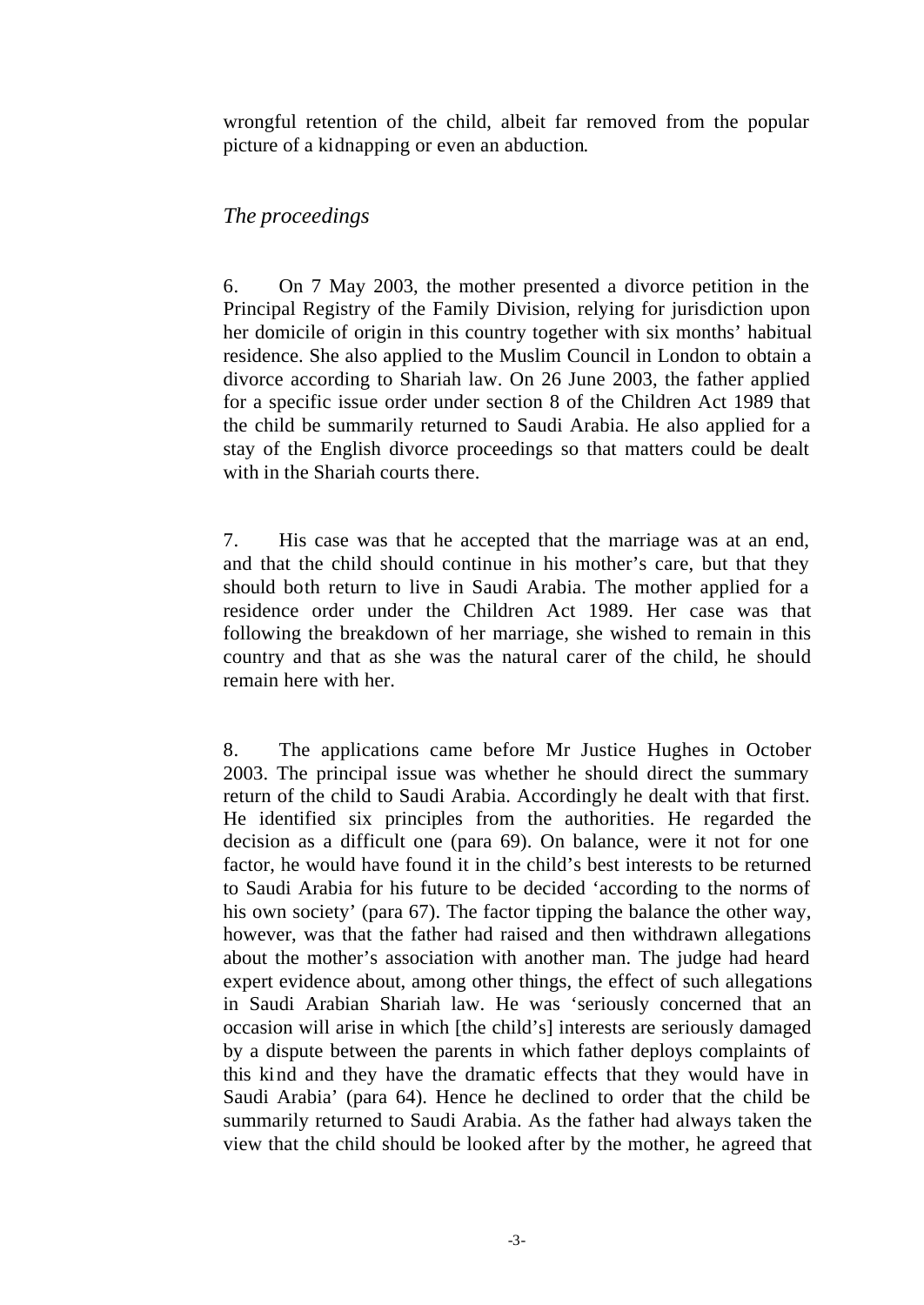if F was not to be summarily returned to Saudi Arabia, a residence order should be made in her favour with reasonable contact to him.

9. The Court of Appeal held (*Re J (Child Returned Abroad: Human Rights)* [2004] EWCA Civ 417; [2004] 2 FLR 85, para 6) that there could be no criticism of the judge's 'impeccable direction' on the applicable legal principles. Nevertheless, they allowed the father's appeal on the ground that the judge had 'elevated this specific anxiety above a level that the evidence justified' (para 19). Accordingly it should not have had such a decisive effect in what had earlier been described as 'an otherwise balanced judgment' (para 16).

## *Should the Court of Appeal have intervened?*

10. The Court of Appeal appears to have intervened on the basis, first, that the judge's conclusion on the risk was not justified by the evidence and second, that he had given it too much weight in his overall conclusion. Yet the assessment of the risk depended entirely on the judge's evaluation of the father's present intentions and likely future behaviour and its impact upon the child. There was objective evidence of the risk in the fact that the father had made the allegations in writing and then withdrawn them when he saw that they were damaging rather than helping his case. Whether he might do so again depended crucially on the judge's evaluation of his oral evidence. The judge was the only person who could do this. He concluded that, while the father was sincere in his current intention not to raise such allegations again, there was a serious risk that if disputes arose in future, as they might easily do, he would resurrect them. These were findings of credibility and primary fact with which, for all the reasons explained by Lord Hoffmann in *Piglowska v Piglowski* [1999] 1 WLR 1360, at pp 1372-3, an appeal court is not entitled to interfere.

11. Furthermore, once the judge has made such a finding, it becomes a factor to be weighed in the balance in the exercise of his discretion. To say that it should not have tipped the balance in a case such as this, which the judge regarded as a difficult one, is tantamount to saying that it should not have been taken into account at all or that the other considerations were so strongly in favour of return that it should not have been allowed to outweigh them. But even the brief account of the facts given above shows that this was not a case in which all other considerations pointed only one way. The age of the child, the length of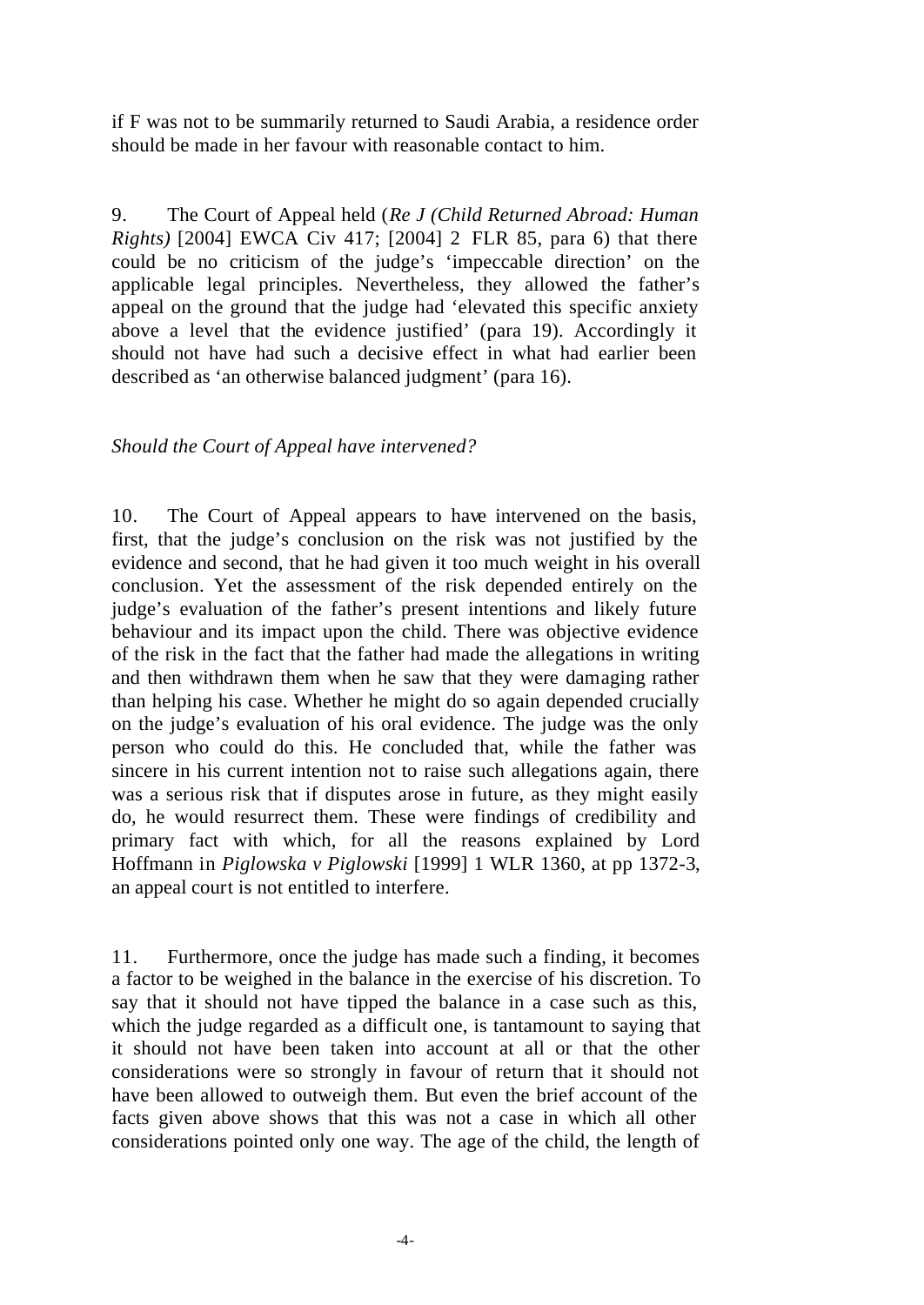time he had lived here and the substantial connection of both mother and child with this country were all relevant.

12. If there is indeed a discretion in which various factors are relevant, the evaluation and balancing of those factors is also a matter for the trial judge. Only if his decision is so plainly wrong that he must have given far too much weight to a particular factor is the appellate court entitled to interfere: see *G v G (Minors: Custody Appeal)* [1985] 1 WLR 647. Too ready an interference by the appellate court, particularly if it always seems to be in the direction of one result rather than the other, risks robbing the trial judge of the discretion entrusted to him by the law. In short, if trial judges are led to believe that, even if they direct themselves impeccably on the law, make findings of fact which are open to them on the evidence, and are careful, as this judge undoubtedly was, in their evaluation and weighing of the relevant factors, their decisions are liable to be overturned unless they reach a particular conclusion, they will come to believe that they do not in fact have any choice or discretion in the matter. On that ground alone, and even assuming that the principles applied by the judge were indeed correct, I would allow this appeal.

## *The issue of principle*

13. But were those principles correct? The mother takes issue, in particular with the judge's fourth, in para 38:

". . . [an order for summary return] will not necessarily be confined to a return to a country where society and its laws operate in a way broadly similar to our own. The principle extends to those countries whose idea of child welfare is based on propositions which would not find a place in our practice. This includes Muslim countries which rely significantly on the concept of a family unit with a single responsible head of the family in the father."

14. The issue, therefore, is how, if at all, it is relevant that the laws and procedures in the country to which the child is to be returned are very different from those which would apply if the child's future were to be decided here. Competing views have been expressed in the Court of Appeal. One view is encapsulated in the judgment of Lord Justice Ward in the case of *Re JA (Child Abduction: Non-Convention Country)* [1998]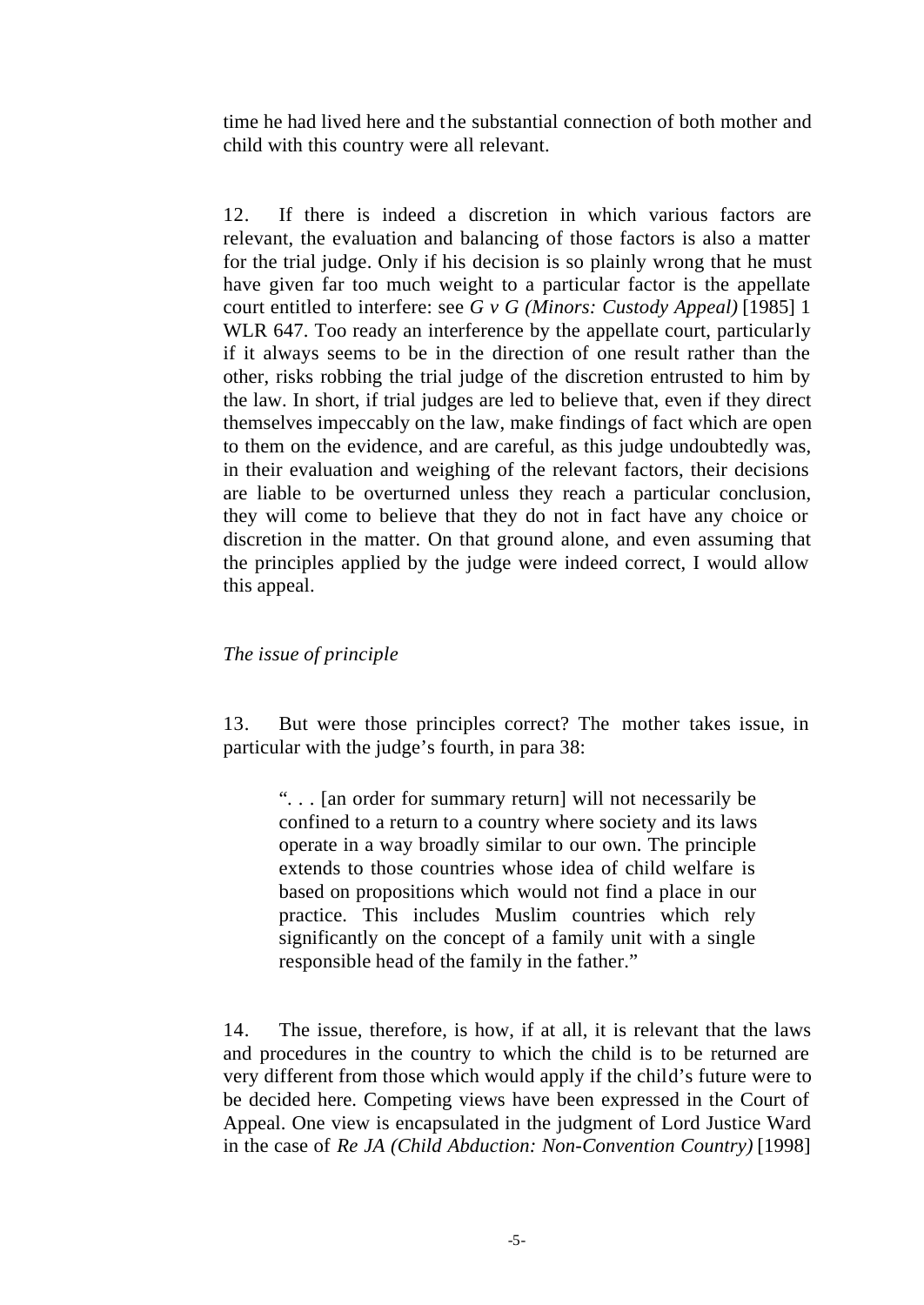1 FLR 231, the other in the judgment of Lord Justice Thorpe in the case of *Osman v Elasha* [2000] Fam 62.

15. In *Re JA*, at pp 241-3, Lord Justice Ward (with whom Lord Woolf MR and Lord Justice Mummery agreed) accepted a submission that 'the court cannot be satisfied that it is in the best interests of the child to return it to the court of habitual residence in order that that court may resolve the disputed question unless this court is satisfied that the welfare test will apply in that foreign court'. In practice, however, as foreign law is presumed to be the same as English law, it will be for the party resisting return to show that there is a difference which may be detrimental to the child's welfare. In the case before him, it was the lack of any process whereby the mother might gain the right to return to this country with the child, with the result that she and the child might be 'locked in' to a life there, which would put at risk the mother's health and the child's care.

16. In *Osman v Elasha* [2000] Fam 62, on the other hand, Lord Justice Thorpe (sitting with Lords Justices Stuart Smith and Pill) commented (at p 70) that 'the further development of international collaboration to combat child abduction may well depend upon the capacity of states to respect a variety of concepts of child welfare derived from differing cultures and traditions. A recognition of this reality must inform judicial policy with regard to the return of children abducted from non-member states.' Accordingly (at p 72) he emphasised 'the importance of according to each state liberty to determine the family justice system and principles that it deems appropriate to protect the child and to serve his best interests.' As we made no investigation and permitted no criticism of the family justice systems operating in states parties to the Hague Convention, he was extremely doubtful of the wisdom of permitting such criticism of nonmember states, 'save in exceptional circumstances, such as those therein defined by Lord Donaldson of Lymington MR in *Re F (A Minor)(Abduction: Custody Rights)* [1991] Fam 25, 31, where he referred to persecution, or ethnic, sex, or any other discrimination.' He distinguished *Re JA* on the basis that the expert evidence showed a risk of harm to the child if return was ordered.

17. Both judgments were based on what their authors saw as a consistent line of previous authority, on the one hand expecting that the foreign system of law would be broadly comparable to our own and on the other hand assuming that it will be in the child's best interests to return to his home country even if its system of family law is very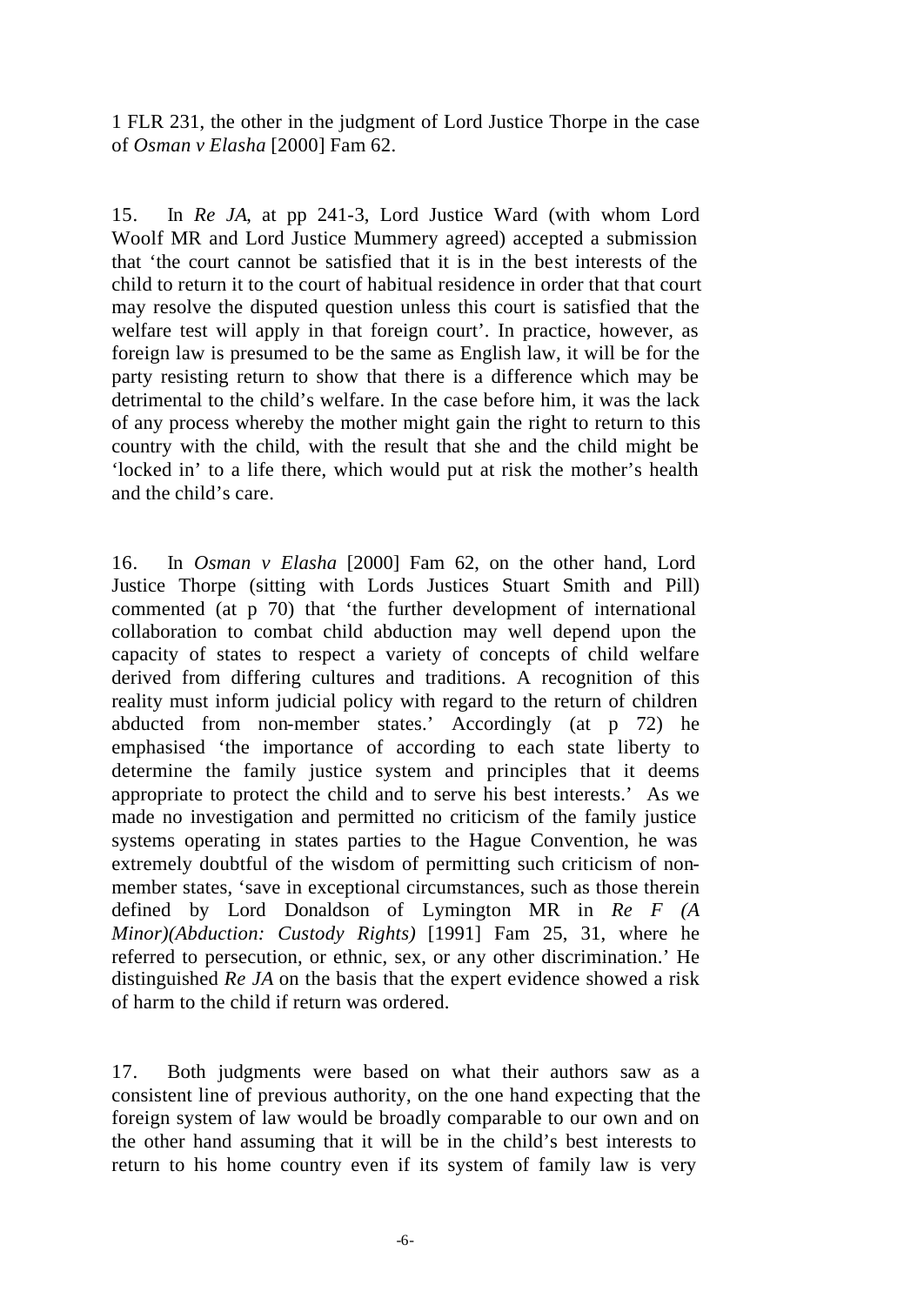different from our own. As this is the first time that the issue has come before this House, it seems right to remind ourselves of first principles.

#### *The principles*

18. Three points can be readily agreed. First, since 1925, any court which is determining any question with respect to the upbringing of a child has had a statutory duty to regard the welfare of the child as its paramount consideration. Before that, the principle that the welfare of the individual child might outweigh any other considerations had been developed by the Chancery judges in the exercise of their inherent jurisdiction over children. The statutory duty was first laid down by section 1 of the Guardianship of Infants Act 1925 and later consolidated in section 1 of the Guardianship of Minors Act 1971. It applied to 'any proceedings in any court' and the court was expressly instructed to disregard whether from any other point of view the claim of the father was superior to that of the mother or vice versa. That proposition was regarded as too obvious to require repetition when the welfare principle was re-enacted in section 1(1) of the Children Act 1989. It applies in any proceedings where the court has jurisdiction to determine a question concerning a child's upbringing, whether on an application for an order under the 1989 Act itself, as in this case, or in the inherent jurisdiction of the High Court.

19. It is not disputed that our courts have jurisdiction in this case. As it happens, there are pending divorce proceedings: see Family Law Act 1986, ss  $2(1)$  and  $2A(1)$ ; but even if there were not, the English courts would have jurisdiction on the basis of the child's presence here, unless it were excluded by the existence of matrimonial proceedings in another part of the United Kingdom: see Family Law Act 1986, ss 2(2) and 3(1),(2). (Under the new regime introduced by Council Regulation (EC) No 2201/2003 of 27 November 2003 the court only has jurisdiction if it has jurisdiction under the Regulation or under the old rules where the Regulation does not apply: see the 1986 Act, as amended with effect from 1 March 2005 by SI 2005/265, s  $2(1)(a)$ .) If our courts have jurisdiction, then the welfare principle applies, unless it is excluded, and our law has no concept of the 'proper law of the child'.

20. Secondly, however, the application of the welfare principle may be specifically excluded by statute; one example is the Child Abduction and Custody Act 1985, passed to give effect in domestic law to two international treaties, the Hague Convention on the Civil Aspects of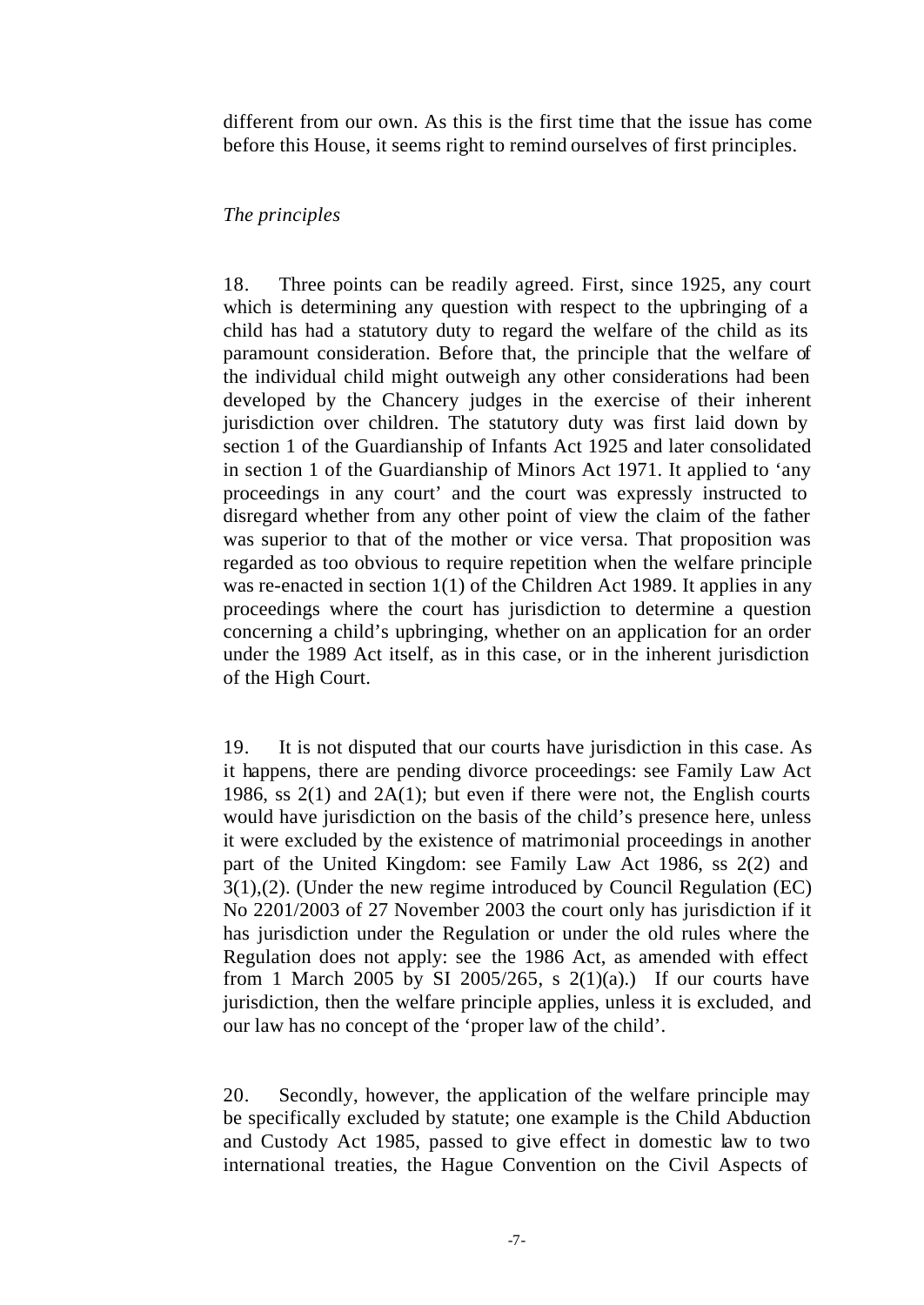International Child Abduction and the European Convention on Recognition and Enforcement of Decisions concerning Custody of Children and on the Restoration of Custody of Children. Both treaties were motivated by the belief that it is in the best interests of children for disputes about their future to be decided in their home countries, and that one parent should not be able to take a child from one country to another, either in the hope of obtaining a tactical advantage in the dispute or to avoid the effects of an order made in the home country. Instead of deciding the dispute itself, therefore, the country to which the child was taken agreed that with very few exceptions it would either send the child back or enforce the order made in the home country. This necessarily meant that the receiving country might on occasion have to do something which was not in the best interests of the individual child involved. The States which became parties to these treaties accepted this disadvantage to some individual children for the sake of the greater advantage to children in general. Parents would be deterred from moving their children across borders without consent. States which sent other countries' children back could expect that other States would send their own children back in return. The obligations were mutual and reciprocal.

21. The Convention is widely regarded as a great success, particularly in combating the paradigm case which its authors had in mind: the child who was living with one parent but snatched or spirited away by the other. Currently the Convention is in force between the United Kingdom and the 74 Contracting States listed in Schedule 2 to the Child Abduction and Custody (Parties to Convention) Order 1986 (SI 1986/1139), as amended. The two most recent entrants are Brazil and Lithuania. In at least three Contracting States, Turkey, Turkmenistan and Uzbekistan, the predominant religion practised by their populations is Islam. Obviously, the cultures and legal systems of the Contracting States will differ widely from one another. All are prepared to accept these differences for the sake of the reciprocal benefits which membership can bring. But one group of States is conspicuous by its absence. These are States which adopt some form of Shariah law.

22. There is no warrant, either in statute or authority, for the principles of The Hague Convention to be extended to countries which are not parties to it. Section 1(1) of the 1989 Act, like section 1 of the Guardianship of Infants Act before it, is of general application. This is so even in a case where a friendly foreign state has made orders about the child's future. This was explained by Morton J in *Re B's Settlement, B v B* [1940] Ch 54, 63-64: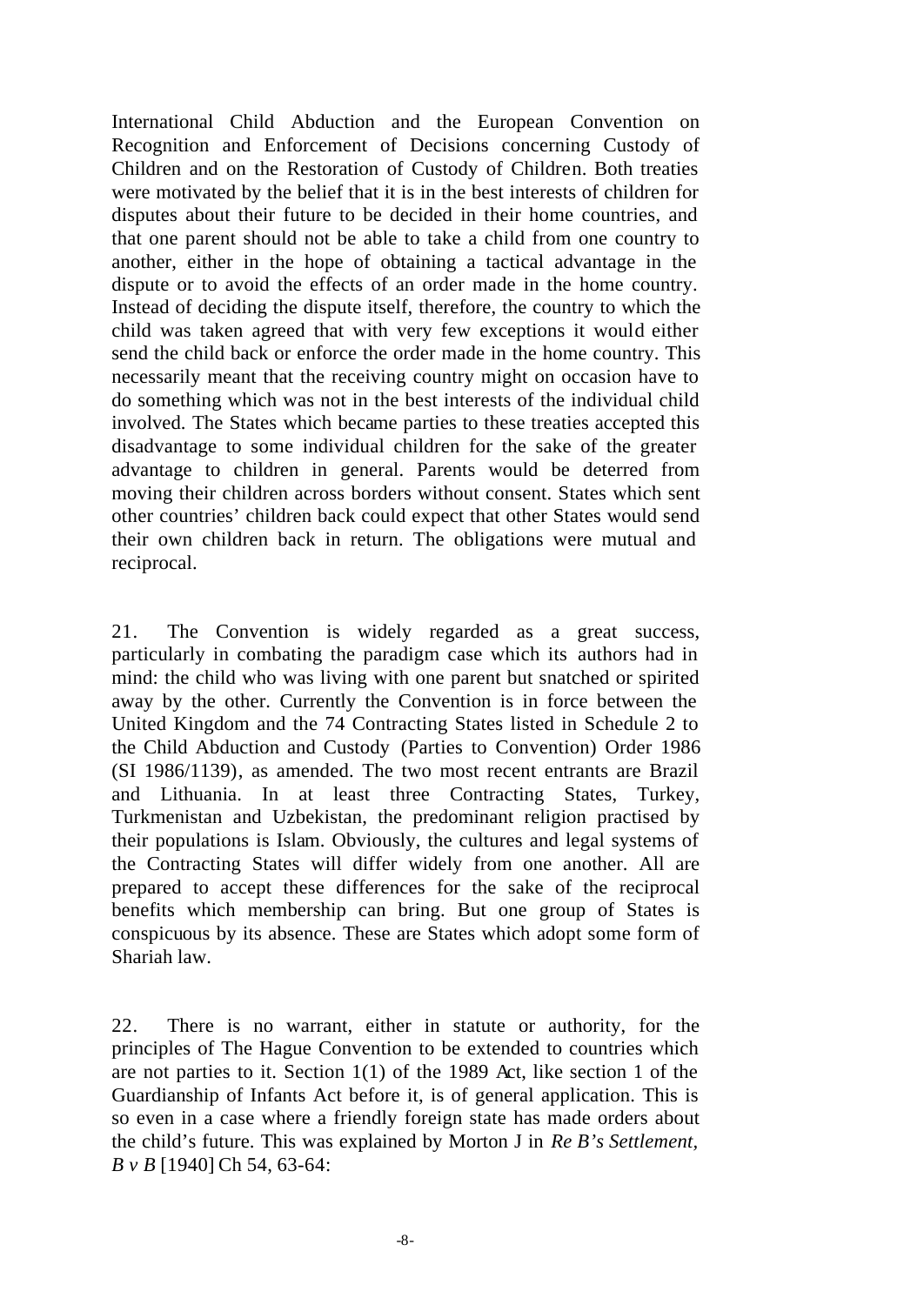"I desire to say quite plainly that in my view this Court is bound in every case, without exception, to treat the welfare of its ward as being the first and paramount consideration, whatever orders may have been made by the Courts of any other country."

23. Despite some critical initial comment by authors on private international law, that view has now become orthodox. It was expressly approved by the Judicial Committee of the Privy Council in *McKee v McKee* [1951] AC 352, which emphasised that there was a choice open to the trial judge:

"It is possible that a case might arise in which it appeared to a court, before which the question of custody of an infant came, that it was in the best interests of that infant that it should not look beyond the circumstances in which its jurisdiction was invoked and for that reason give effect to the foreign judgment without further inquiry. It is, however, the negation of the proposition . . . that the infant's welfare is the paramount consideration, to say that where the learned trial judge has in his discretion thought fit not to take the drastic course above indicated, but to examine all the circumstances and form an independent judgment, his decision ought for that reason to be overruled. Once it is conceded that the court of Ontario had jurisdiction to entertain the question of custody and that it need not blindly follow on order made by a foreign court, the consequence cannot be escaped that it must form an independent judgment on the question, although in doing so it will give proper weight to the foreign judgment. What is the proper weight will depend on the circumstances of each case."

24. This House, in the leading case of *J v C* [1970] AC 668, regarded it as clearly decided by *Re B's Settlement* and *McKee v McKee* that the existence of a foreign order would not oust the jurisdiction or preclude the operation of the welfare principle. This applies *a fortiori* where the foreign court would have had jurisdiction to make an order but has not done so, so that no question of comity arises: see Lord Guest at p 700G-701B, Lord MacDermott at p 714F-G, and Lord Upjohn at p 720C-E.

25. Hence, in all non-Convention cases, the courts have consistently held that they must act in accordance with the welfare of the individual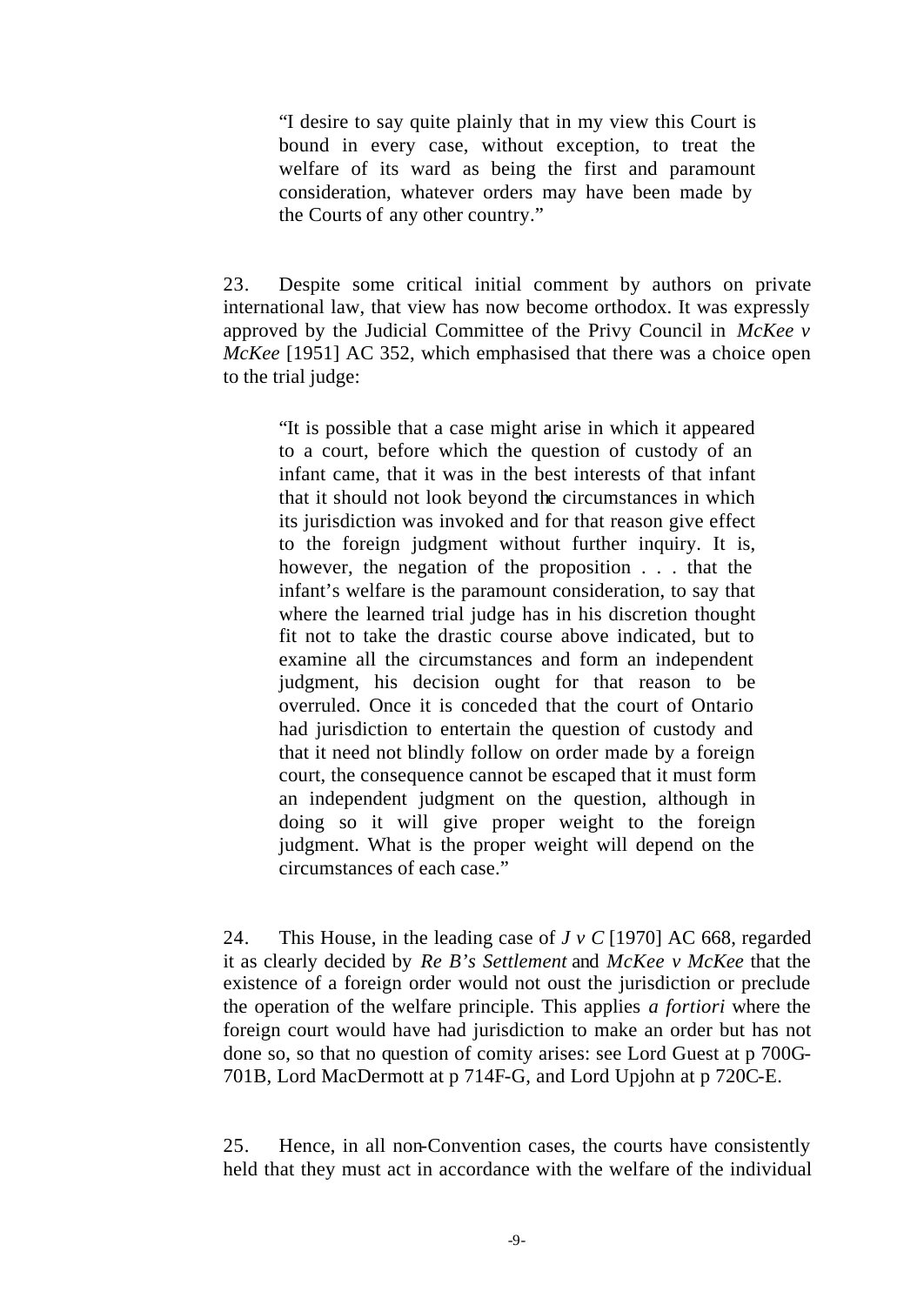child. If they do decide to return the child, that is because it is in his best interests to do so, not because the welfare principle has been superseded by some other consideration. This was so, even in those cases decided around the time that the Hague Convention was being implemented here, where it was held that the courts should take account of its philosophy: see, for example, *G v G (Minors) (Abduction)* [1991] 2 FLR 506. The Court of Appeal, in *Re P (A Minor)(Child Abduction: Non Convention Country)* [1997] Fam 45 has held that the Hague Convention concepts are not to be applied in a non-Convention case. Hence, the first two propositions set out by Mr Justice Hughes in this case were entirely correct: the child's welfare is paramount and the specialist rules and concepts of the Hague Convention are not to be applied by analogy in a non-Convention case.

26. Thirdly, however, the court does have power, in accordance with the welfare principle, to order the immediate return of a child to a foreign jurisdiction without conducting a full investigation of the merits. In a series of cases during the 1960s, these came to be known as 'kidnapping' cases. The principles were summed up by Lord Justice Buckley in *Re L (Minors) (Wardship: Jurisdiction)* [1974] 1 WLR 250, at p 264, rightly described by Lord Justice Ward in *Re P* and *Re JA* as the *locus classicus* :

"To take a child from his native land, to remove him to another country where, maybe, his native tongue is not spoken, to divorce him from the social customs and contacts to which he has been accustomed, to interrupt his education in his native land and subject him to a foreign system of education, are all acts (offered here as examples and of course not as a complete catalogue of possible relevant factors) which are likely to be psychologically disturbing to the child, particularly at a time when his family life is also disrupted. If such a case is promptly brought to the attention of a court in this country, the judge may feel that it is in the best interests of the infant that these disturbing factors should be eliminated from his life as speedily as possible. A full investigation of the merits of the case in an English court may be incompatible with achieving this. The judge may well be persuaded that it would be better for the child that those merits should be investigated in a court in his native country."

27. He went on to emphasise that in doing so, the court was not punishing the parent for her conduct, but applying the cardinal rule. The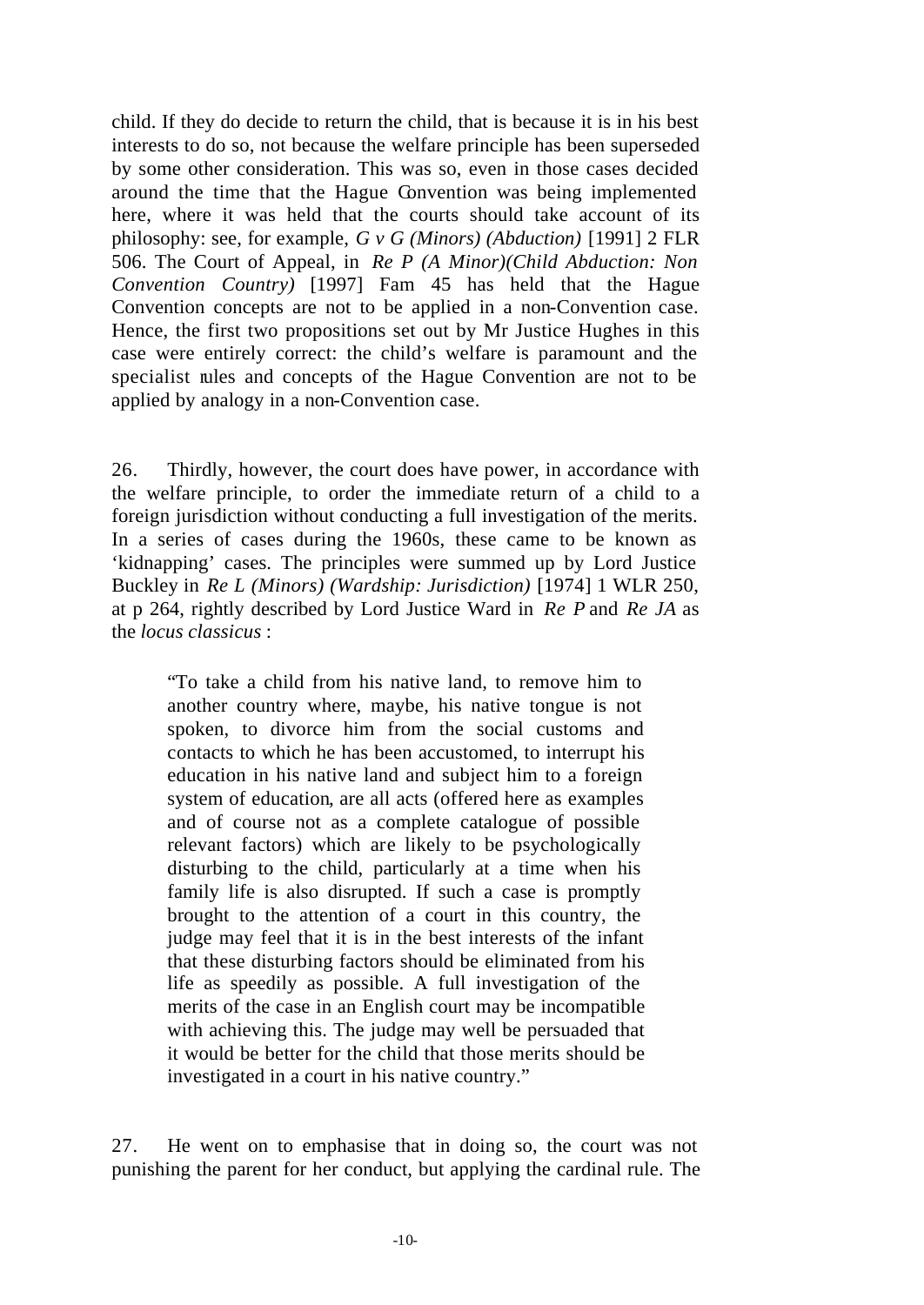same point was made by Lord Justice Ormrod in *Re R (Minors)(Wardship: Jurisdiction)* (1981) 2 FLR 416, at p 425: the 'socalled kidnapping' of the child, or the order of a foreign court, were relevant considerations,

"but the weight to be given to either of them must be measured in terms of the interests of the child, not in terms of penalising the 'kidnapper', or of comity, or any other abstraction. 'Kidnapping', like other kinds of unilateral action in relation to children, is to be strongly discouraged, but the discouragement must take the form of *a swift, realistic and unsentimental assessment of the best interests of the child, leading, in proper cases, to the prompt return of the child to his or her own country*, but *not* the sacrifice of the child's welfare to some other principle of law." (first emphasis mine)

28. It is plain, therefore, that there is always a choice to be made. Summary return should not be the automatic reaction to any and every unauthorised taking or keeping a child from his home country. On the other hand, summary return may very well be in the best interests of the individual child.

## *Making the choice*

29. How then is the trial judge to set about making that choice? His focus has to be on the individual child in the particular circumstances of the case. The policy considerations which have led this country to enter into international treaties for the good of children in general are irrelevant. *A fortiori,* the hope that countries which have not yet become parties to such treaties might be encouraged to do so in future is irrelevant. There may be good reasons why those countries are unable to join the club. They may well believe that it would be contrary to the fundamental principles of their laws to accept the reciprocity entailed. As my noble and learned friend, Lord Hoffmann, pointed out in the course of the argument, they may have no incentive to join if their children are returned to them without their having to return other children to a system which is so completely different from their own. This is all pure speculation and has nothing to do with the welfare of the little boy whose future has to be decided in this case.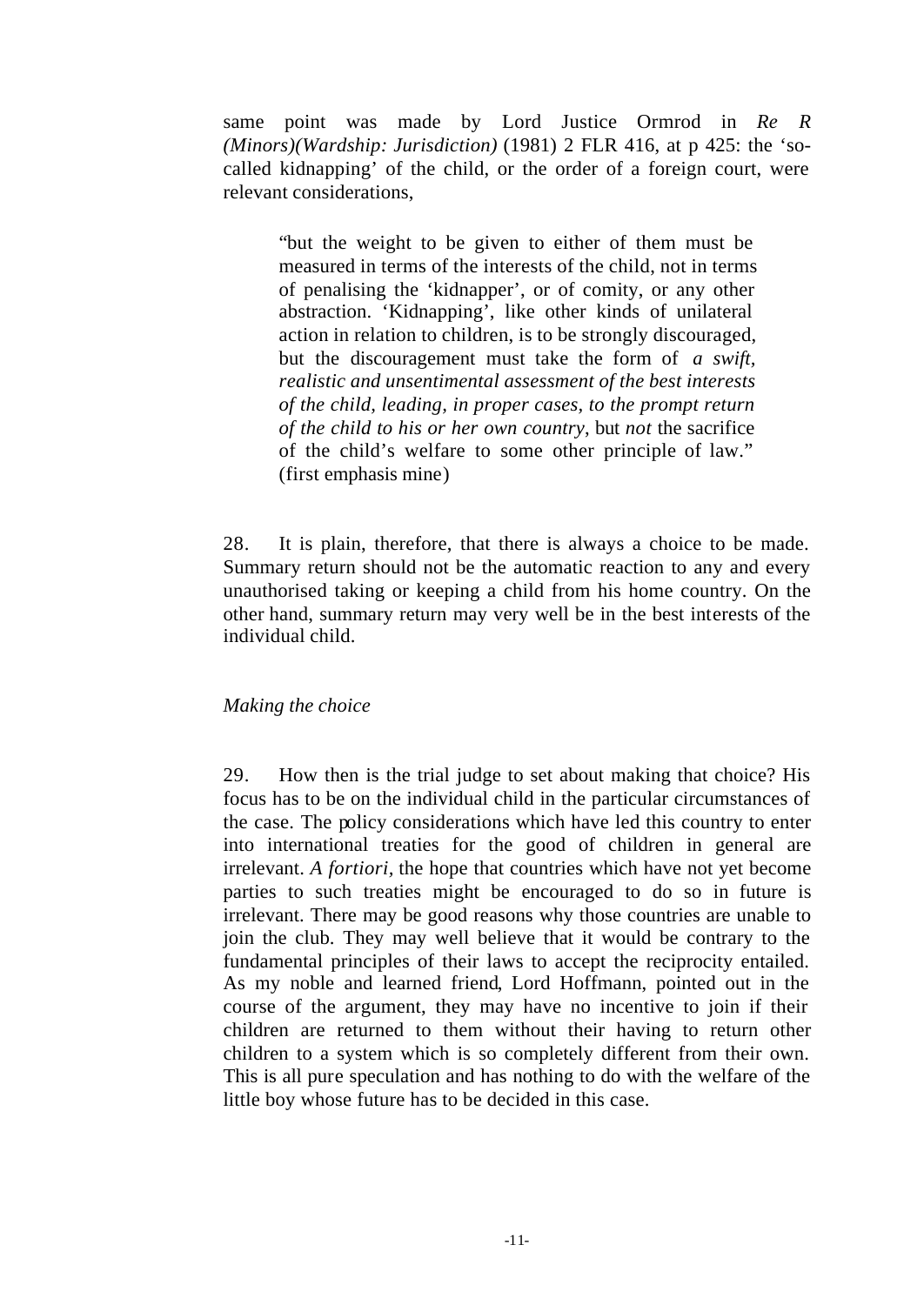30. Nevertheless, it was urged upon us by Mr Setright QC, for the father, that there should be 'a strong presumption' that it is 'highly likely' to be in the best interests of a child subject to unauthorised removal or retention to be returned to his country of habitual residence so that any issues which remain can be decided in the courts there. He argued that this would not mean the application of the Hague Convention principles by analogy, but the results in most cases would be the same.

31. That approach is open to a number of objections. It would come so close to applying the Hague Convention principles by analogy that it would be indistinguishable from it in practice. It relies upon the Hague Convention concepts of 'habitual residence', 'unauthorised removal', and 'retention'; it then gives no indication of the sort of circumstances in which this 'strong presumption' might be rebutted; but at times Mr Setright appeared to be arguing for the same sort of serious risk to the child which might qualify as a defence under article 13(b) of the Convention. All of these concepts have their difficulties, even in Convention cases. For example, different approaches have been taken in different countries to the interpretation of the vital concept of habitual residence. By no means everyone shares our view, which is based on the exercise of parental authority: see R Schuz, "Habitual residence of children under the Hague Child Abduction Convention – theory and practice" [2001] 13 CFLQ 1. There is no warrant for introducing similar technicalities into the 'swift, realistic and unsentimental assessment of the best interests of the child' in non-Convention cases. Nor is such a presumption capable of taking into account the huge variety of circumstances in which these cases can arise, many of them very far removed from the public perception of kidnapping or abduction.

32. The most one can say, in my view, is that the judge may find it convenient to start from the proposition that it is likely to be better for a child to return to his home country for any disputes about his future to be decided there. A case against his doing so has to be made. But the weight to be given to that proposition will vary enormously from case to case. What may be best for him in the long run may be different from what will be best for him in the short run. It should not be assumed, in this or any other case, that allowing a child to remain here while his future is decided here inevitably means that he will remain here for ever.

33. One important variable, as indicated in *Re L*, is the degree of connection of the child with each country. This is not to apply what has become the technical concept of habitual residence, but to ask in a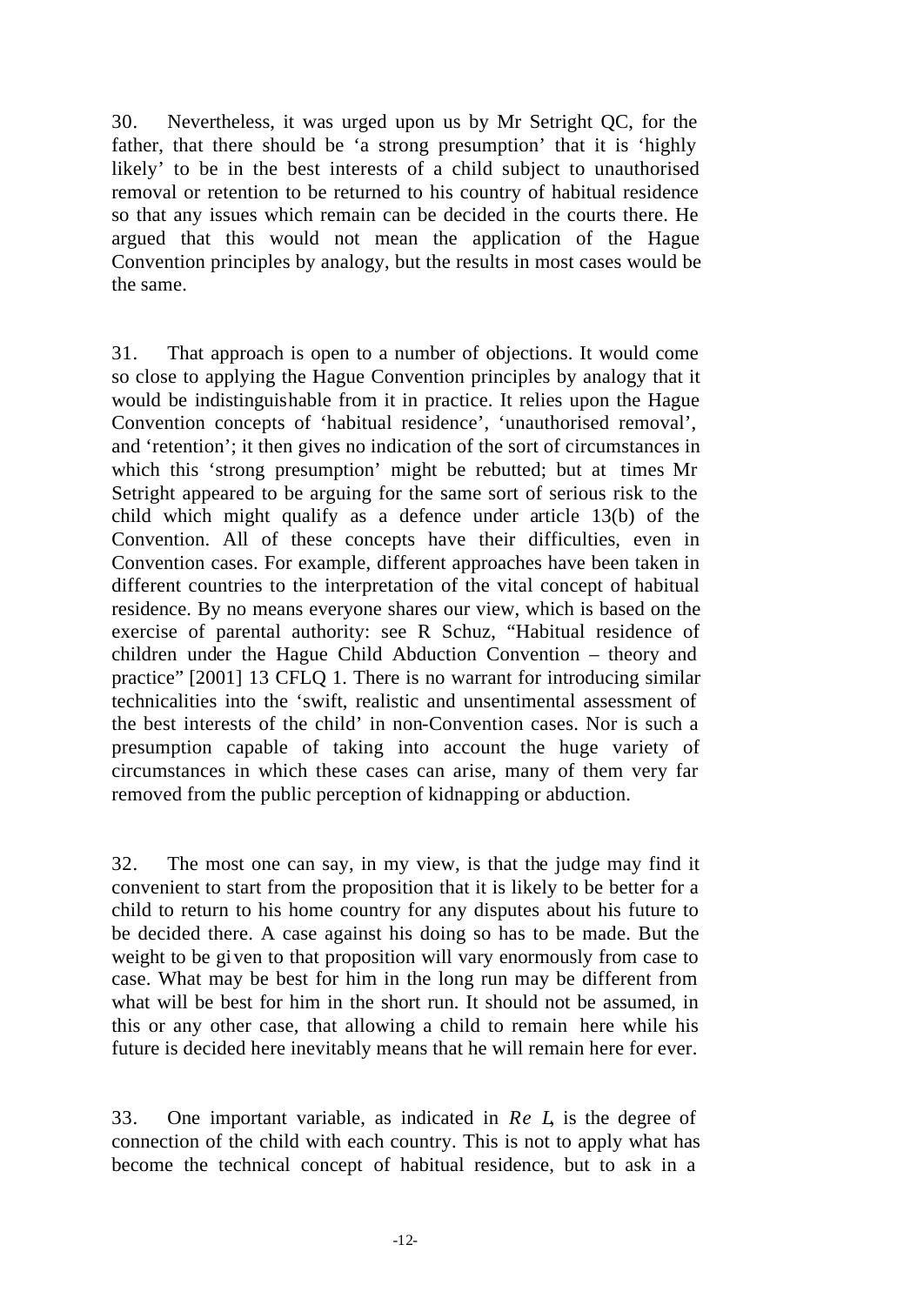common sense way with which country the child has the closer connection. What is his 'home' country? Factors such as his nationality, where he has lived for most of his life, his first language, his race or ethnicity, his religion, his culture, and his education so far will all come into this.

34. Another closely related factor will be the length of time he has spent in each country. Uprooting a child from one environment and bringing him to a completely unfamiliar one, especially if this has been done clandestinely, may well not be in his best interests. A child may be deeply unhappy about being recruited to one side in a parental battle. But if he is already familiar with this country, has been here for some time without objection, it may be less disruptive for him to remain a little while longer while his medium and longer time future is decided than it would be to return.

35. This brings me to the question of different legal conceptions of welfare. The first reported cases in this area which came after *Re L* [1974] 1 WLR 250 and *Re R* [1981] 2 FLR 416 were concerned with removals from countries in the common law or western European traditions: *G v G (Minors: Abduction)* [1991] 1 FLR 506 (Kenya); *Re F (A Minor) (Abduction: Custody Rights) (Jurisdiction)* [1991] Fam 25 (Israel); see also *Re M (Abduction: Non-Convention Country)* [1995] 1 FLR 89 (Italy). It is not surprising that the courts here were prepared to assume or accept that the approach in those countries would not differ significantly from that of the English courts.

36. Nevertheless, in *Re F* [1991] Fam 25, at p 31H, Lord Donaldson MR referred to 'whether the other court will apply principles which are acceptable to the English courts as being appropriate'. There followed cases from other countries in which principles which were not necessarily the same as those applied here were considered 'appropriate' because of the family's close connection with that country: see *Re S (Minors)(Abduction)* [1994] 1 FLR 297 (Pakistan); and *Re M (Abduction: Peremptory Return Order)* [1996] 1 FLR 478 (Dubai), in which the court went so far as to refuse to admit evidence of the legal system in the other country and assumed that the wife would receive a fair hearing there. These culminated in the difference of view expressed in *Re JA (Child Abduction: Non-Convention Country)* [1998] 1 FLR 231 (United Arab Emirates), *Osman v Elasha* [2000] Fam 62 (Sudan), and again in the present case.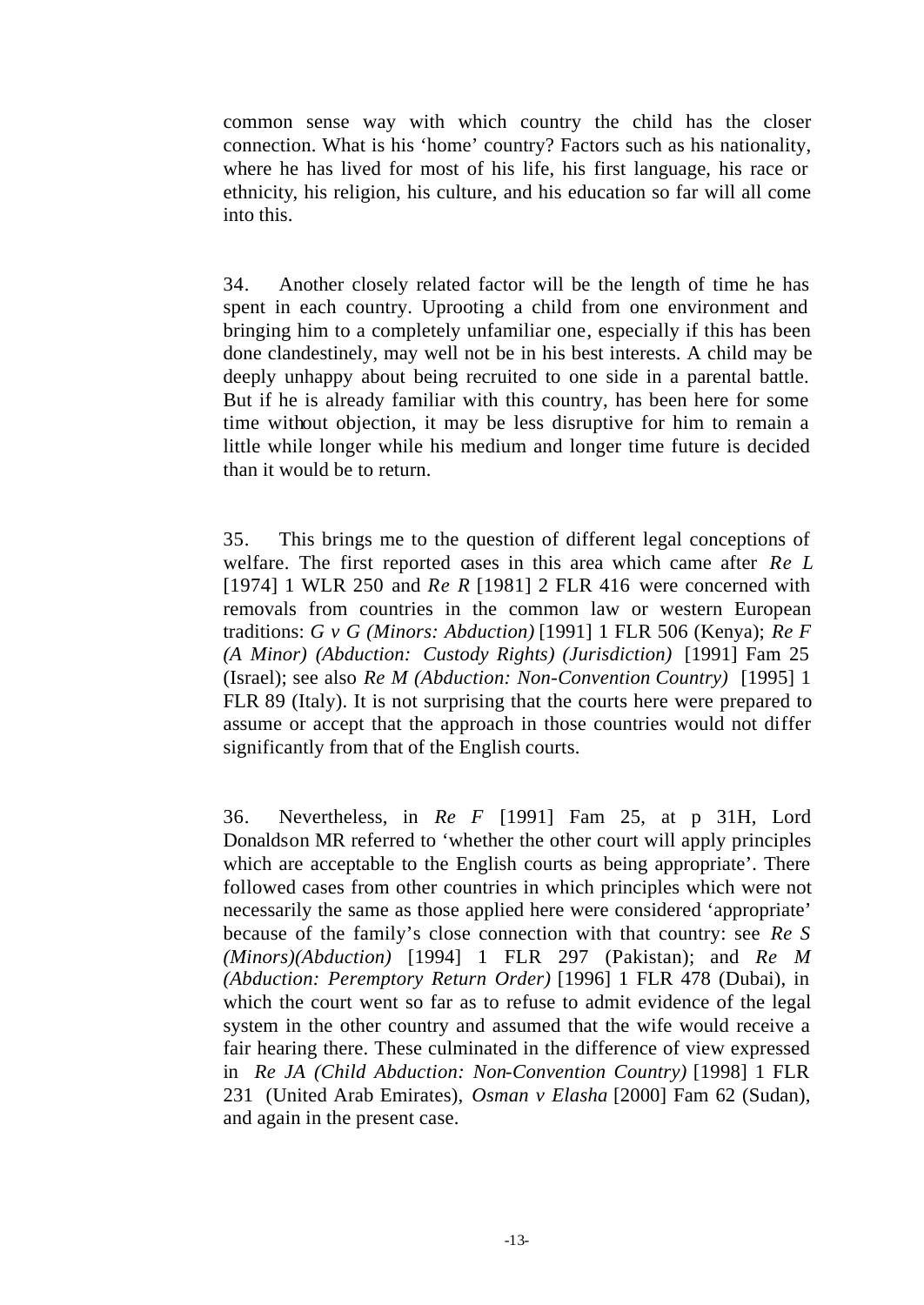37. Like everything else, the extent to which it is relevant that the legal system of the other country is different from our own depends upon the facts of the particular case. It would be wrong to say that the future of every child who is within the jurisdiction of our courts should be decided according to a conception of child welfare which exactly corresponds to that which is current here. In a world which values difference, one culture is not inevitably to be preferred to another. Indeed, we do not have any fixed concept of what will be in the best interests of the individual child. Once upon a time it was assumed that all very young children should be cared for by their mothers, but that older boys might well be better off with their fathers. Nowadays we know that some fathers are very well able to provide everyday care for even their very young children and are quite prepared to prioritise their children's needs over the demands of their own careers. Once upon a time it was assumed that mothers who had committed the matrimonial offence of adultery were only fit to care for their children if the father agreed to this. Nowadays we recognise that a mother's misconduct is no more relevant than a father's: the question is always the impact it will have on the child's upbringing and wellbeing. Once upon a time, it may have been assumed that there was only one way of bringing up children. Nowadays we know that there are many routes to a healthy and well adjusted adulthood. We are not so arrogant as to think that we know best.

38. Hence our law does not start from any *a priori* assumptions about what is best for any individual child. It looks at the child and weighs a number of factors in the balance, now set out in the well-known 'checklist' in section 1(3) of the Children Act 1989; these include his own wishes and feelings, his physical, emotional and educational needs and the relative capacities of the adults around him to met those needs, the effect of change, his own characteristics and background, including his ethnicity, culture and religion, and any harm he has suffered or risks suffering in the future. There is nothing in those principles which prevents a court from giving great weight to the culture in which a child has been brought up when deciding how and where he will fare best in the future. Our own society is a multi-cultural one. But looking at it from the child's point of view, as we all try to do, it may sometimes be necessary to resolve or diffuse a clash between the differing cultures within his own family.

39. In a case where the choice lies between deciding the question here or deciding it in a foreign country, differences between the legal systems cannot be irrelevant. But their relevance will depend upon the facts of the individual case. If there is a genuine issue between the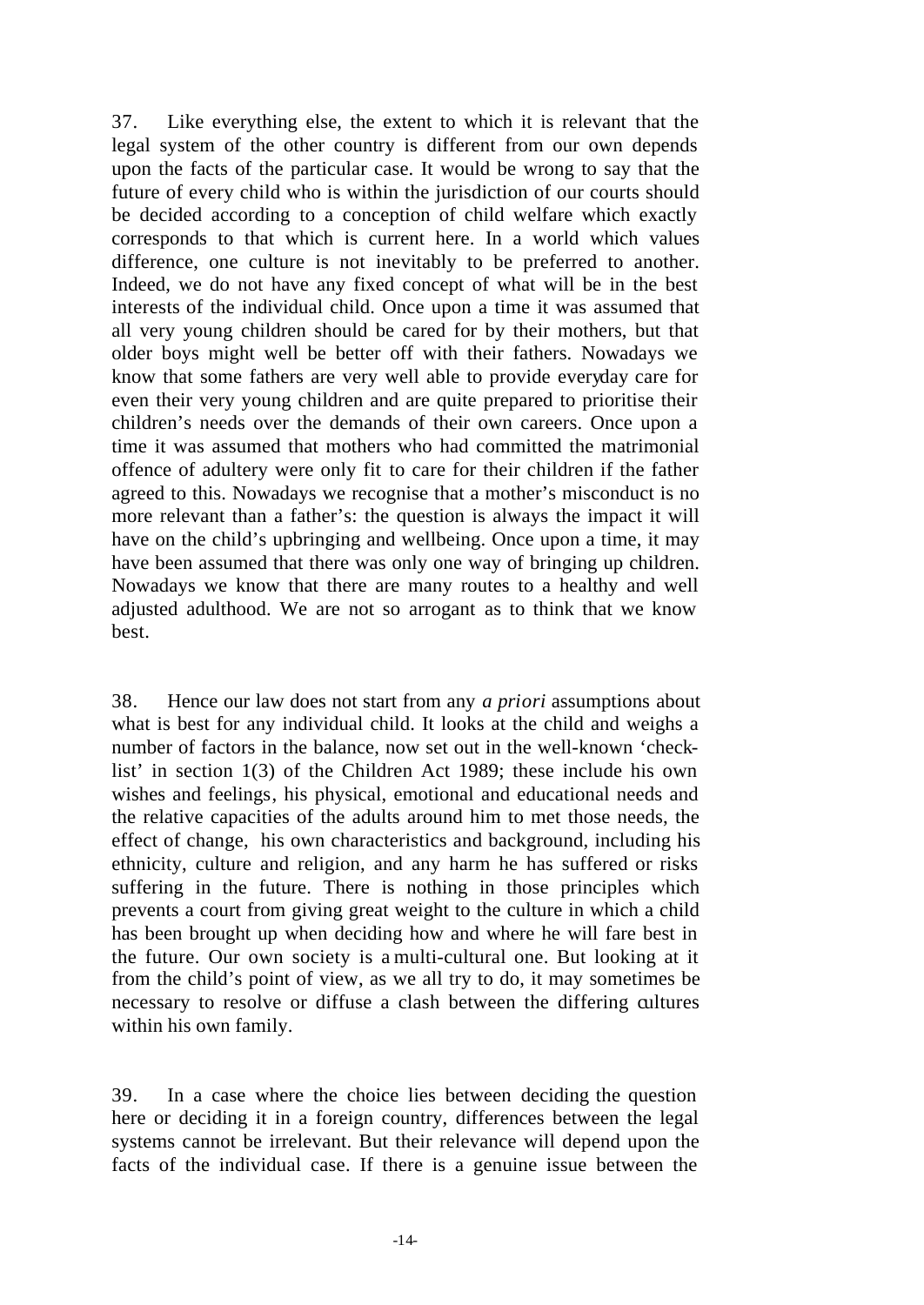parents as to whether it is in the best interests of the child to live in this country or elsewhere, it must be relevant whether that issue is capable of being tried in the courts of the country to which he is to be returned. If those courts have no choice but to do as the father wishes, so that the mother cannot ask them to decide, with an open mind, whether the child will be better off living here or there, then our courts must ask themselves whether it will be in the interests of the child to enable that dispute to be heard. The absence of a relocation jurisdiction must do more than give the judge pause (as Mr Justice Hughes put it in this case); it may be a decisive factor. On the other hand, if it appears that the mother would not be able to make a good case for relocation, that factor might not be decisive. There are also bound to be many cases where the connection of the child and all the family with the other country is so strong that any difference between the legal systems here and there should carry little weight.

40. The effect of the decision upon the child's primary carer must also be relevant, although again not decisive. A child who is cared for by nannies or sent away to boarding school may move between households, and indeed countries, much more readily than a child who has always looked to one parent for his everyday needs, for warmth, for food, clean clothing, getting to school, help with homework and the like. The courts are understandably reluctant to allow a primary carer to profit from her own wrong by refusing to return with her child if the child is ordered to return. It will often be entirely reasonable to expect that a mother who took the risk of uprooting the child will return with him once it is ordered that he should go home. But it will sometimes be necessary to consider whether it is indeed reasonable to expect her to return, the sincerity of her declared refusal to do so, and what is to happen to the children if she does not.

41. These considerations should not stand in the way of a swift and unsentimental decision to return the child to his home country, even if that home country is very different from our own. But they may result in a decision that immediate return would not be appropriate, because the child's interests will be better served by allowing the dispute to be fought and decided here. Our concept of child welfare is quite capable of taking cultural and religious factors into account in deciding how a child should be brought up. It also gives great weight to the child's need for a meaningful relationship with both his parents. It does not follow, therefore, that a Saudi Muslim boy who is mainly cared for by nannies and nursery schools will be better off living with his mother and maternal grandparents in multi-cultural London than with his father or some other female relative in his home country.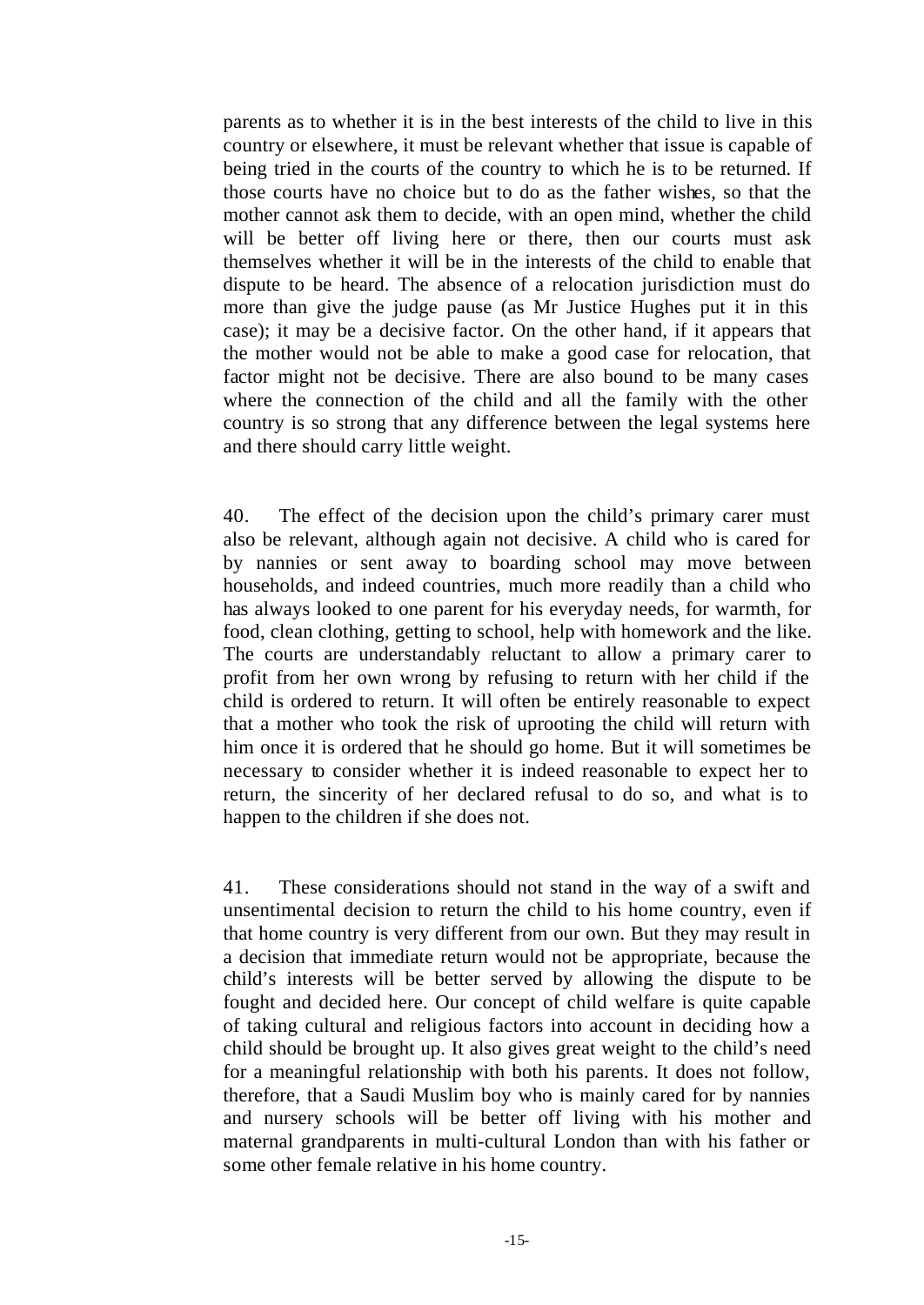## *Human rights*

42. The fact remains that the unchallenged evidence before the trial judge was that the law in Saudi Arabia treats fathers and mothers differently and in significant respects the mother is in a less favourable position than the father. Under articles 8 and 14 of the European Convention on Human Rights, the right to respect for family life is to be enjoyed without discrimination on grounds of sex. The Court of Appeal held, at para 34, that the fact that the mother might experience in Saudi Arabia what would be regarded here as breaches of her Convention rights did not render the English court in breach of those rights if it returned F to Saudi Arabia. In reaching that conclusion the Court relied principally on the decision of the Court of Appeal in *R (Ullah) v Special Adjudicator* [2002] EWCA Civ 1856; [2003] 1 WLR 770: our obligations were only engaged if the likely treatment in another state would engage the prohibition against torture and inhuman or degrading treatment or punishment in article 3 of the Convention. This House has since held that our obligations may be engaged where there is a real risk of particularly flagrant breaches of other articles in the foreign country: see [2004] UKHL 26; [2004] 2 AC 323. This is not a case of such a risk. In relation to article 8, however, a distinction has also been drawn between 'domestic' cases, where a family life established here may be disrupted by a forced return to another country, and 'foreign' cases, where the only breach would take place abroad: see Lord Bingham of Cornhill, at paras 7 - 9. In practice, this adds nothing to the welfare inquiry, once it is accepted that the strength of the child's connection with this country, and the effect upon his parent here, are relevant to whether a summary return will be in his best interests.

43. However, there is another way in which the human rights considerations might have been relevant. Article 20 of the Hague Convention provides that:

"The return of the child under the provisions of article 12 may be refused if this would not be permitted by the fundamental principles of the requested State relating to the protection of human rights and fundamental freedoms."

44. This was not included in the provisions incorporated into our law by the 1985 Act because at that time it would have been difficult to say what our fundamental principles relating to the protection of human rights and fundamental freedoms were. Now that we have incorporated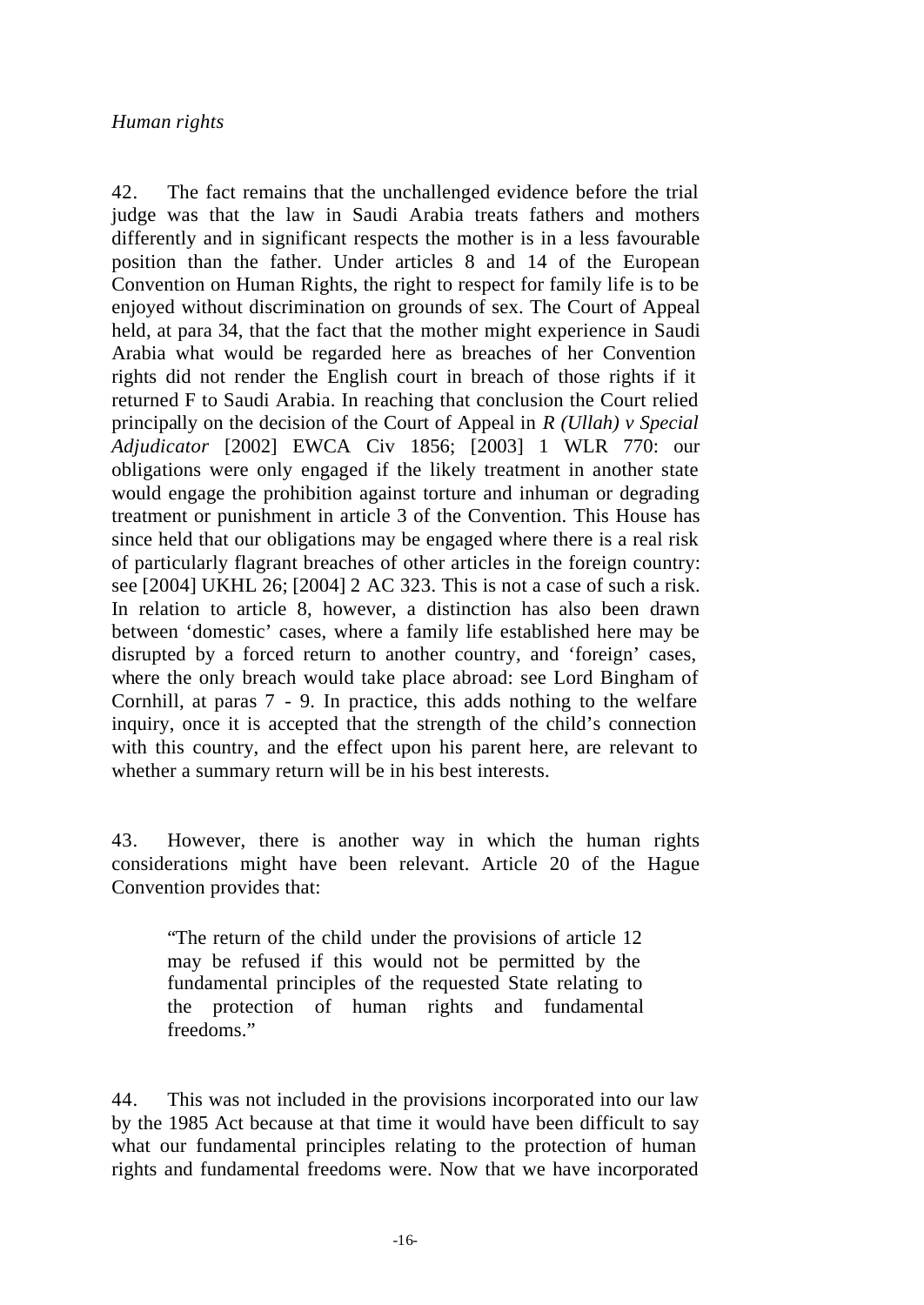the European Convention on Human Rights, that is no longer a problem. Mr Setright acknowledged that had the Human Rights Act 1998 preceded rather than followed the 1985 Act there would have been no reason not to incorporate article 20.

45. The importance of article 20 is that it asks whether what might happen in the foreign country would be permitted under those fundamental principles were it to happen here. (It thus goes further than the principle under consideration in *Ullah*, which asks whether it is a breach of this country's obligations to send a person away to a country where his human rights may be violated.) In this country, it would not be acceptable to distinguish *automatically* between father and mother in their relationship with their children. Non-discrimination between the sexes is a fundamental principle of our law. Were article 20 of the Hague Convention to be incorporated, we would be entitled, though not obliged, to decline to return a child on that ground alone. If we were, therefore, to be applying the spirit of the Hague Convention in a non-Convention case, there would be no reason not to apply the whole of the Hague Convention, including article 20. Any discrimination in the foreign country which was contrary to article 14 of the Convention on Human Rights would allow, but not require, the court to refuse to return the child. This consideration serves to reinforce the view that the legal system in the foreign country cannot be irrelevant to the issue of summary return.

## *Conclusion*

46. For all those reasons, I would hold that the Court of Appeal was wrong to interfere with the exercise of the trial judge's discretion in this case. But I would also hold that the trial judge was wrong to leave out of account the absence of a jurisdiction in the home country to enable the mother to bring the child back here without the father's consent. The approach adopted by Lord Justice Ward in *Re JA* [1998] 1 FLR 231 is to be preferred to that of Lord Justice Thorpe in *Osman v Elasha* [2000] Fam 62. It was, along with everything else, a factor to be weighed in the balance in deciding whether summary return to Saudi Arabia was in the best interests of this little boy.

47. I would therefore allow the appeal and restore the orders made by the trial judge. It has been suggested that we might remit the case to him on the ground that the evidence before him on Saudi law, although unchallenged by the father at the time because it also accorded with the